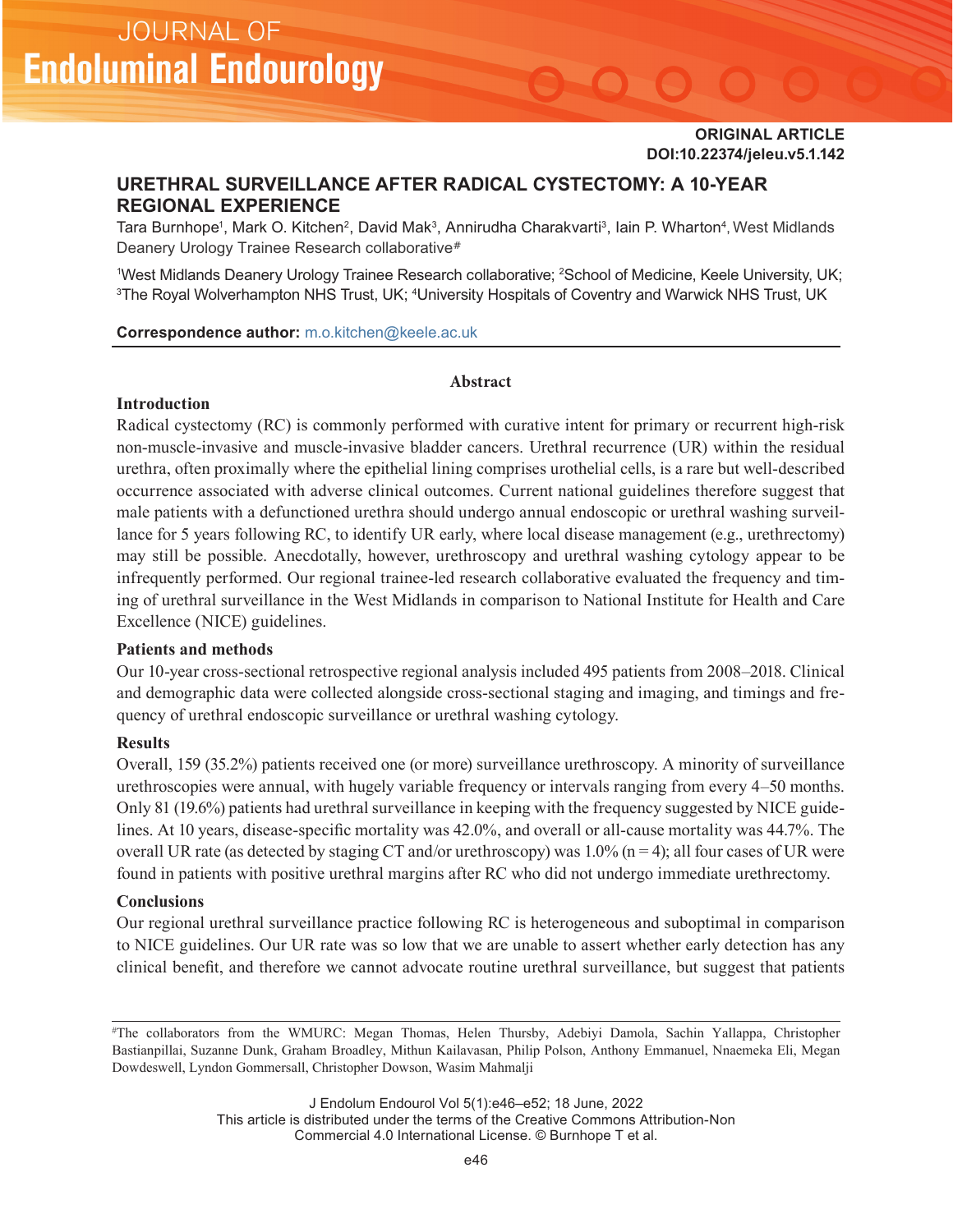with positive urethral margins should be offered immediate urethrectomy post RC. In addition, we encourage collaborative urological research and data collection to generate higher volume series, more representative and generalisable data, and more meaningful conclusions.

*Keywords: bladder cancer; urethral surveillance; NICE guidelines*

### **INTRODUCTION**

Approximately 2100 radical cystectomies (RCs) are performed each year in England with curative intent, for primary or recurrent non-muscle-invasive (NMIBC), or muscle-invasive bladder cancers (MIBC).1 Following RC, local tumour recurrence within the residual urethra, often proximally where the epithelial lining still comprises urothelial cells, is a rare but well-described occurrence.<sup>2</sup> Urethral recurrences (URs) are widely considered as heralds of poor prognosis, and have been reported as associated with significantly increased risks of local invasion, metastatic disease, and increased disease-specific mortality  $(55-75\%$  within 28 months of detection).<sup>3,4</sup>

Risk factors for UR include large volume and multifocal tumours, the presence of bladder carcinoma in-situ (CIS), and bladder neck and/or prostatic urethral involvement.2,4 UR can be mitigated by urethrectomy; however, this is infrequently performed concurrently with RC due to associated additional anaesthetic time, procedural morbidity, and implication for neobladder construction.<sup>5</sup> Following RC, however, positive urethral margins and extensive CIS, for example, may prompt early urethrectomy to reduce the risk of local UR.<sup>3–5</sup>

Given the potential mortality associated with UR and the low frequency of primary urethrectomy performed concurrently with RC, the National Institute for Health and Care Excellence (NICE) guidelines suggest annual urethral washing cytology and/or direct visualisation of remaining urethral mucosa with urethroscopy for 5 years, as part of post-RC surveillance.<sup>6</sup> Such surveillance is considered particularly important as local (urethral) recurrence may precede nodal or metastatic spread, therefore if identified early, there is a potential opportunity for local management or disease

control (e.g., urethrectomy or radiotherapy) before progression occurs.4,7

The reported rate of UR in series is historically highly variable, from 10 to almost  $40\%$ ,<sup>8</sup> reflecting wide variation in methods and timings of post-RC surveillance practices. However, more contemporary reports have suggested that the rate of UR is lower, from approximately 1 to 14%, perhaps reflecting the wider use of neoadjuvant chemotherapy (NACT) prior to RC and high all-cause mortality in this cohort with recent trends towards offering radical treatment for more elderly and comorbid patients, with the consequent shorter period of time within which UR can be detected.<sup>5,8,9</sup> Furthermore, and as suggested in the NICE guidelines, variation in reported UR rates and the lack of robust data from high-volume series with homogeneous patient populations and surveillance protocols are almost certainly contributing to the currently observed national disparity in follow-up practices, which is impacting upon how readily and when we identify URs.<sup>6</sup>

We analysed our regional 10-year post-RC surveillance data with the aim of determining our regional UR rate and to evaluate our regional surveillance practices. Specifically, we aimed to identify the number and frequency of urethroscopies, and other means of urethral surveillance performed following RC. We hypothesised that adherence to national guidance in surveillance was suboptimal, but anecdotally the risk of UR leading to mortality was so low that it perhaps did not justify the follow up currently recommended.

## **PATIENTS AND METHODS**

A total of 495 patients were included from four centres across the West Midlands (University

J Endolum Endourol Vol 5(1):e46–e52; 18 June, 2022

This article is distributed under the terms of the Creative Commons Attribution-Non Commercial 4.0 International License. © Burnhope T et al.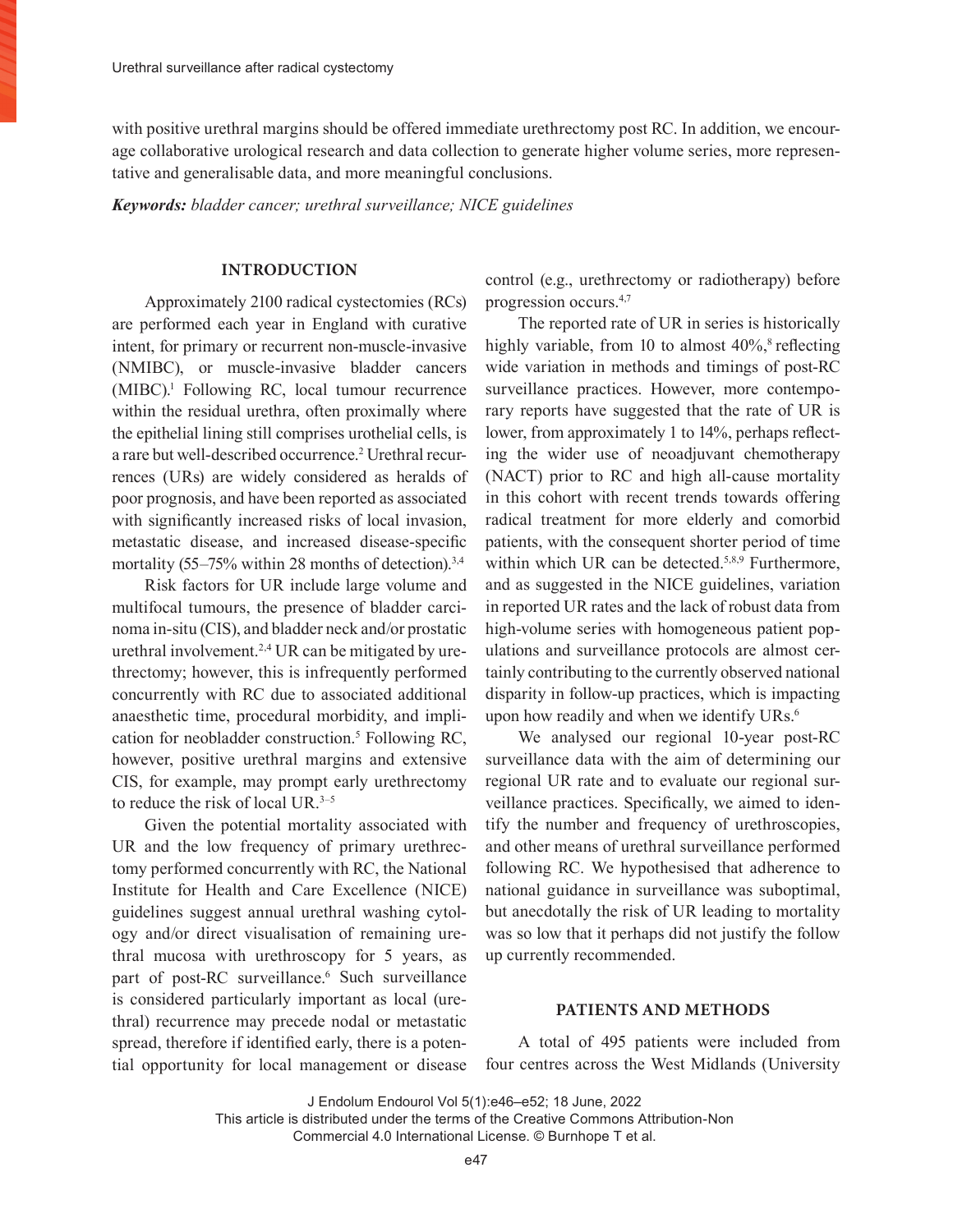Hospitals of Coventry and Warwick, University Hospitals Birmingham, Wolverhampton New Cross Hospital and University Hospitals of North Midlands). All centres obtained local departmental and Clinical Audit approval.

Radical cystectomies performed between 2008 and 2018 were included. Clinical and demographic data were recorded. This included age at RC, gender, pre-operative pathological and radiological staging, post-operative staging and histology, and methods and frequency of surveillance. Regional performance was measured against NICE recommendations in Guideline NG2: Bladder cancer: diagnosis and management (Section 1.6.2), of "*consider…. for men with a defunctioned urethra, urethral washing for cytology and/or urethroscopy annually for 5 years to detect urethral recurrence*."6

Microsoft Excel (Microsoft Corporation, USA, v16.0, 2016) and online Social Science Statistics software were used for statistical analyses.<sup>10</sup> Multivariate regression was used to identify potential high-risk groups for UR ( $P < 0.05$  considered significant); otherwise, simple descriptive methods were used.

## **RESULTS**

#### *Demographics*

As shown in Table 1, 495 male patients were included for analyses. Median age was 71, range 30–90. Median follow up was 32 months, range 1–134. About 232 (47.1%) radical cystectomies were performed for MIBCs (five were salvage following chemoradiotherapy), 57 (11.5%) for primary bladder CIS, and 205 (41.4%) for primary

| Age                     | Range 30–90 years      | <b>Median 71 years</b> |                            |                  |
|-------------------------|------------------------|------------------------|----------------------------|------------------|
| Patient number by site* | UHB: 173               | UHCW: $122$            | <b>UHNM: 101</b>           | WNC:99           |
| Reason for cystectomy   | $1232$ MIBC $(47.1\%)$ | 205 NMIBC (41.4%       | $57 \text{ CIS } (11.5\%)$ | 5 Salvage (MIBC) |
| Follow up               | Range $1-134$ months   | Median 32 months       |                            |                  |

| TABLE 1 | <b>Patient Demographics</b> |
|---------|-----------------------------|
|---------|-----------------------------|

or recurrent (high-risk) NMIBC. One case of presumed MIBC was identified histologically as metastatic colorectal cancer following RC.

Post-operative pathological staging for bladder (data available for all cases) and prostatic urethra (data available for 412 cases) is shown in Figure 1. Thirty two of 412 (8.2%) cases had positive urethral margins (including the presence of CIS). Of these 32 cases, 13 underwent immediate urethrectomy; all 13 were alive at the conclusion of data collection.

## *Urethroscopy surveillance rate*

Overall, of the patients still alive and residing within the West Midlands more than 6 months post RC ( $n = 412$ ), 159 (35.2%) patients received one (or more) surveillance urethroscopy, 111 (25.7%) received at least two, 79 (19.2%) received three, and 47 (10.7%) received four (Figure 2). The minority of surveillance urethroscopies were annual, with hugely variable intervals ranging from every 4–50 months.

### *Urethral washings*

Eight patients had urethral washings taken during urethroscopy (all at first urethroscopy). One case returned atypical cells (Paris classification), which prompted local management with mitomycin gel. No patients had urethral washing cytology performed instead of urethroscopy.

## *Overall urethral surveillance*

Excluding patients who had upfront urethrectomy, patients whose data were missing (e.g., patient moving out of area) and accounting for mortality over the follow-up period, only 81 (19.6%) of them

*CIS = carcinoma in-situ; MIBC = muscle-invasive bladder cancer; NMIBC = non-muscle-invasive. \*UHB = University Hospitals Birmingham; UHCW = University Hospitals of Coventry and Warwick; UHNM = University Hospitals of North Midlands; WNC = Wolverhampton New Cross.*

J Endolum Endourol Vol 5(1):e46–e52; 18 June, 2022

This article is distributed under the terms of the Creative Commons Attribution-Non Commercial 4.0 International License. © Burnhope T et al.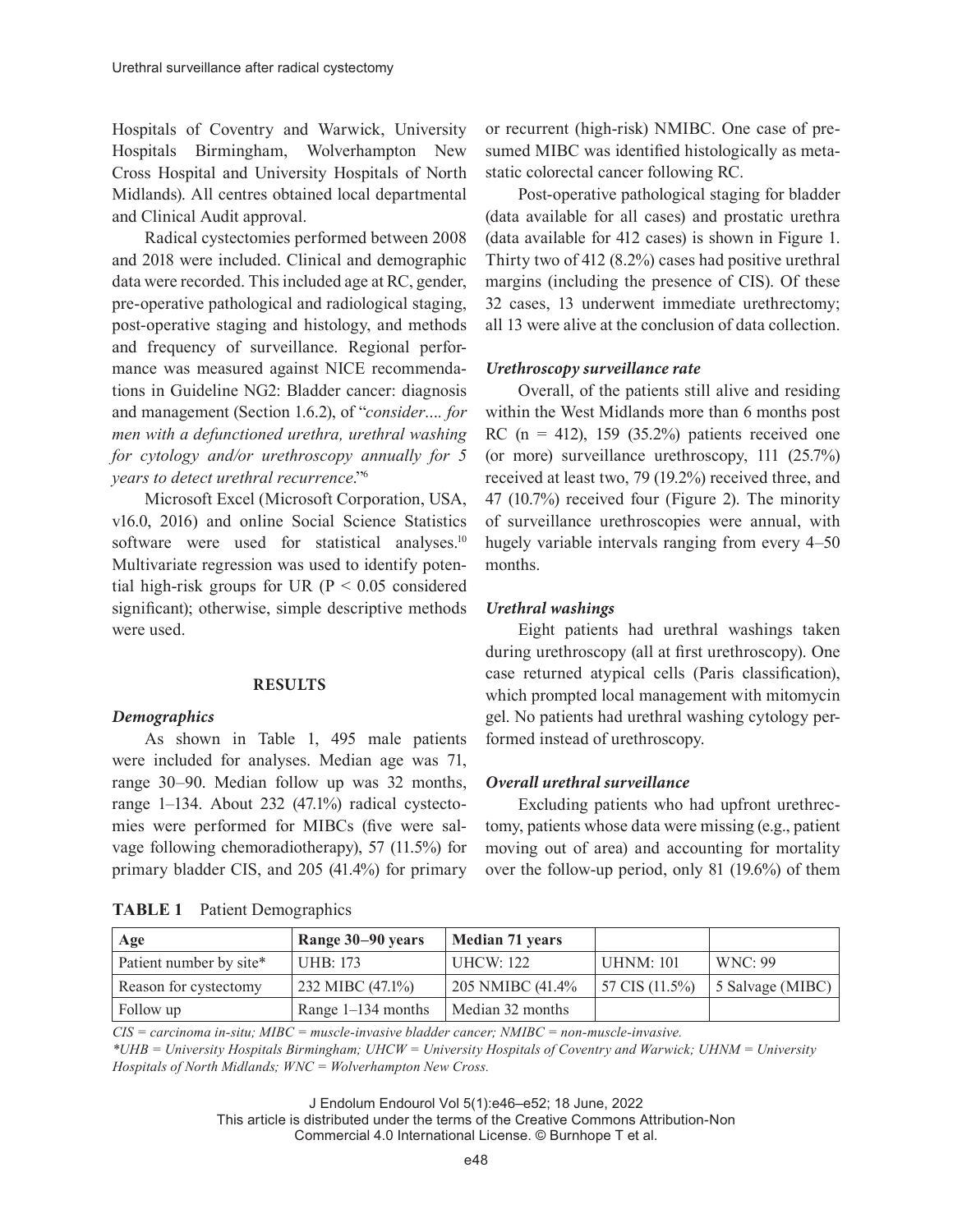

**FIGURE 1** Bladder and urethral staging. (A) Bar graph demonstrating the radiological T stage of the bladder tumour(s) following radical cystectomy (RC). (B) Bar graph demonstrating the radiological T stage of the prostatic urethra following RC.

 $Tx =$  unable to be assessed;  $T0 =$  no residual tumour; Tis = carcinoma in-situ;  $Ta/T1 =$  tumour confined *to urothelium; T2+ = muscle invasive.*



**FIGURE 2** Surveillance rate. Bar graph demonstrating the percentage of patients undergoing 1, 2, 3 and 4 surveillance urethroscopies following RC (orange bars), and the overall percentage of patients who received appropriate urethral surveillance during the study period (yellow bar).

had urethral surveillance in keeping with the frequency suggested by NICE guidelines.

## *Mortality/OS*

Over the study period, and of the 479 patients not discharged or having moved out of the area, 214 died.

Eighteen patients died within 30 days of RC. From the data available, 13 patients died during the follow-up period due to reasons not directly linked to their bladder cancer; therefore, at 10 years (albeit with median 32 months follow up), disease-specific mortality was 42.0%, and overall or all-cause mortality was 44.7%.

J Endolum Endourol Vol 5(1):e46–e52; 18 June, 2022

This article is distributed under the terms of the Creative Commons Attribution-Non Commercial 4.0 International License. © Burnhope T et al.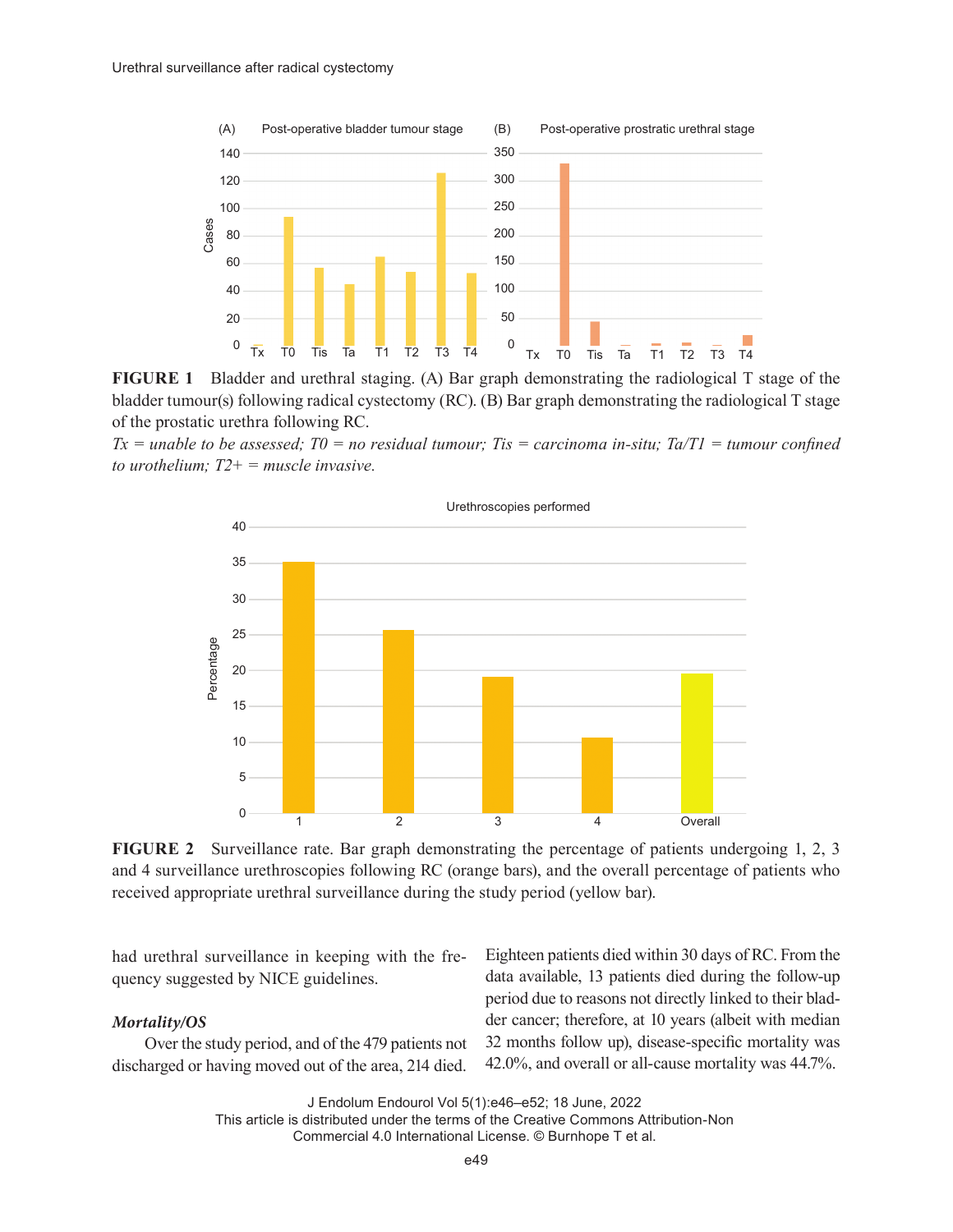#### *Urethral recurrence rate*

Excluding the cases who had upfront urethrectomy and patients who underwent delayed urethrectomy for positive urethral margins, the overall UR rate (as detected by staging CT and/or urethroscopy) was  $1.0\%$  (n = 4). Two of these URs were detected on surveillance CT staging, and two were identified following non-routine investigations where patients were symptomatic: one with bleeding per urethra, and one with new onset penile or pelvic pain. No cases of UR were identified by routine or surveillance urethroscopy. All four cases of UR were found in patients with positive urethral margins after RC and did not undergo immediate urethrectomy.

#### **DISCUSSION**

Herein we present our regional 10-year retrospective data on urethral surveillance practices following RC. Our regional trainee-led research collaborative facilitated the collection of data from several centres and enabled inclusion of almost 500 cases. We have identified an overall poor adherence to national guidelines on urethral surveillance, and it is evident that the frequency, timing, and methods of surveillance used are heterogeneous between Trusts within the region, and indeed even within the Trusts themselves.

It is unclear why the urethral surveillance rate in our cohort was low, however, potential reasons include lack of familiarity with national guidance, the lack of perceived benefit of surveillance, the reliance on cross-sectional imaging as surveillance, the typically poor prognosis following RC and availability of resources. Furthermore, it is worth noting that National and European guidelines on urethral surveillance have changed in terminology over the study period (previously urethral washings were not recommended). Indeed, closer to the start of data collection, there were neither clear recommendations on time frame nor frequency over which urethral surveillance should be performed; even now, guidelines use the terminology "consider" (urethral

surveillance) rather than, for example, suggest or recommend.6 Whilst our rate of urethral surveillance is lower than many reports, it is comparable to several series described in a recent meta-analysis, where the authors noted the huge heterogeneity in surveillance protocols internationally.<sup>9</sup>

Although our observed rate of UR of 1% was lower than many previous studies, particularly the more historic ones, it was broadly in keeping with more recent reports.<sup>8,9</sup> Further supporting the reliability of our findings is the fact that majority of UR are identified in patients who present with symptoms such as penile and pelvic pain, urethral bleeding, and palpable urethral mass.<sup>2,4,8</sup> Given the clinic and radiological follow up in our patient cohort (half of our UR were identified on surveillance CT), it is unlikely that a significant number of UR were missed, although some asymptomatic UR may have remained undetected.

Notwithstanding, we accept that our low rate of surveillance urethroscopy and urethral washing cytology may well underestimate the true rate of UR in our region. Indeed, previous studies have suggested a three-fold increase in detection of UR when regular urethral wash cytology is used for surveillance, albeit these series found no differences in survival rates between follow up that included regular urethral cytology and follow up that did not.<sup>11</sup>

Therefore, although it is possible that our surveillance practices have underestimated the true regional UR rate, we must consider that the rate of UR we observed is accurate. This could reflect an inherent characteristic of our patient cohort and could suggest that the rate of UR is less than perhaps previously thought. Reasons for this may include the increased use of NACT, better stratification of high-risk NMIBC whereby RC is advocated for some patient risk groups that perhaps had previously been managed with intravesical therapies (BCG failure and HR-NMIBC progression are associated with worse outcomes than MIBC), $5,12,13$ and the increasing age and comorbidity with which patients are being offered RC (reduced lifespan over which to find URs).<sup>1</sup> Although our study data cannot

J Endolum Endourol Vol 5(1):e46–e52; 18 June, 2022

This article is distributed under the terms of the Creative Commons Attribution-Non Commercial 4.0 International License. © Burnhope T et al.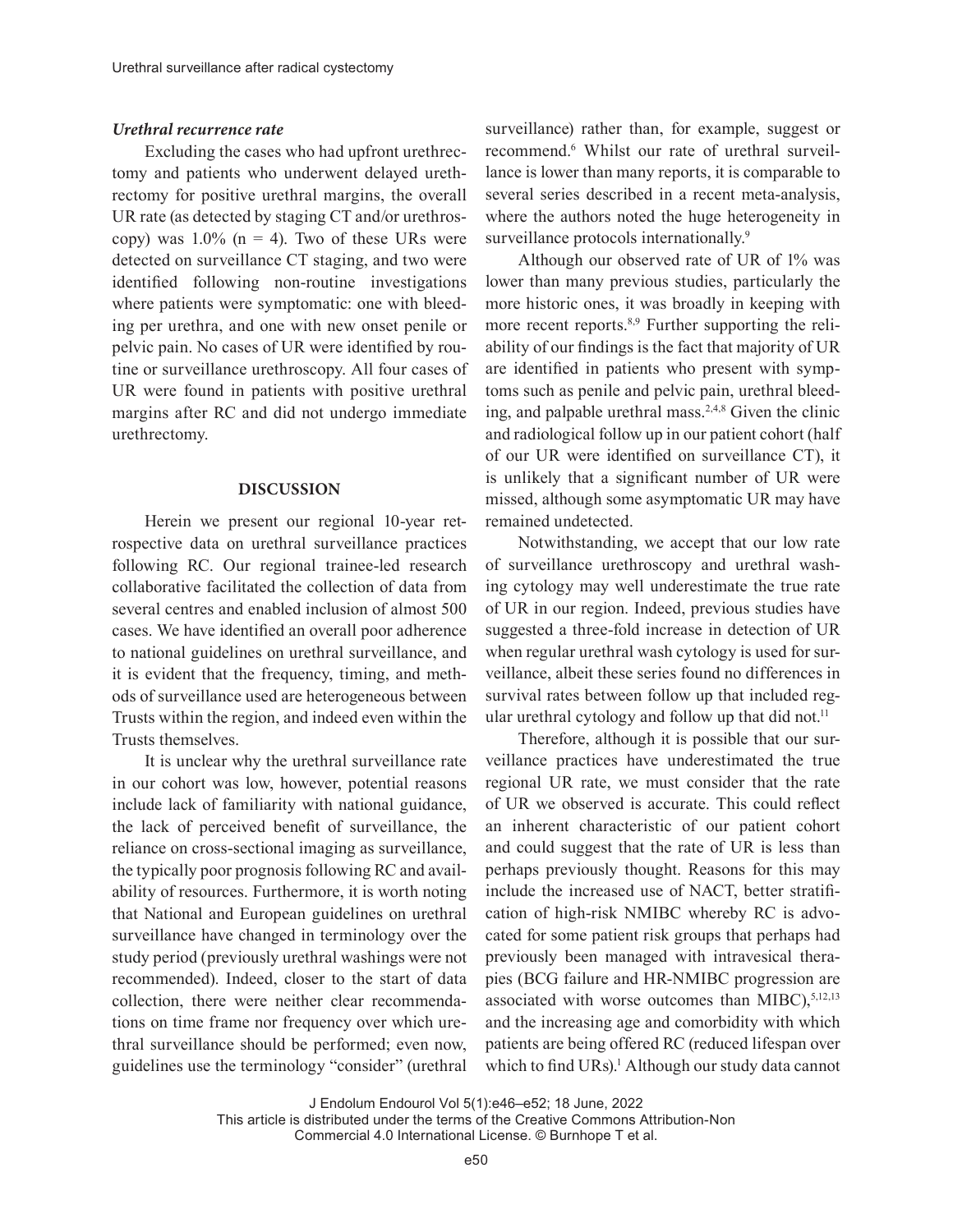substantiate these possibilities, our cohort included many patients who received NACT and many were above the age of 80.

Nevertheless, what was clear from our series was that all patients we identified with UR were those that had positive urethral margins following RC. In these cases, it is unclear why urethrectomy was not performed upon finding positive margins, particularly when multiple previous reports describe positive urethral margins (alongside multifocal NMIBC and presence of CIS) as associated with greatest risk for development of UR  $(-50\% \text{ cases})$ .<sup>4,9</sup> Our data support the opinion that urethrectomy should be advocated in patients who are identified with positive urethral margins following RC. However, given our low UR rate, we were not able to evaluate associations with tumour factors in our patient cohort. We are therefore unable to confirm (in our patients) the previously identified high-risk groups for UR, $7,9,11,14$ including patients with multifocal tumours and CIS, nor can we advocate upfront urethrectomy (concurrent with RC) for such patients based on our findings. Perhaps in these high-risk groups, and as it has been previously advocated,<sup>3,12,14</sup> bladder neck and/ or prostatic urethral biopsy at time of trans urethral resection of bladder tumour can best guide the need for urethrectomy at time of RC.

In addition to lack of demonstrable patient benefit in our series, one must consider the potential disadvantages to performing routine urethral surveillance. These include the patients' hospital visits with attributable inconvenience and increased risks of exposure to coronavirus, the demands on surgeon, theatre and nursing staff and resources, and the costs of urethroscopy, urethral cytology and histopathologist time.

Although there are limitations to our study, including the retrospective nature and incomplete data for some cases that could introduce bias, our methodology and approach are similar to that of several previously published series.<sup>3,4</sup> Therefore, we have no reason to believe that our regional findings are significantly different from the national average. Indeed, our patient demographics, urethral

surveillance practices, UR rate and disease-specific mortality are all comparable to previous reports and suggest that our data should be generalisable and could be indicative of nationally heterogeneous surveillance practice and poor adherence to NICE guidelines.

## **CONCLUSION**

Our regional urethral surveillance practice following RC is heterogeneous and suboptimal in comparison to NICE guidelines. However, our UR rate was so low that we are unable to assert whether early detection (in an asymptomatic patient) has any clinical benefit. Based on our study data, we therefore do not advocate routine urethral surveillance, but suggest that patients with positive urethral margins should be offered immediate urethrectomy.

In addition, we advocate collaborative urological research and data collection to generate higher volume series, more representative and generalisable data, and more meaningful conclusions.

## **REFERENCES**

- 1. Tamhankar AS, Thurtle D, Hampson A, El-Taji O, Thurairaja R, Kelly JD, et al. Radical Cystectomy in England from 2013 to 2019 on 12,644 patients: An analysis of national trends and comparison of surgical approaches using Hospital Episode Statistics data. BJUI Compass. 2021;2(5):338–47. https://doi.org/10.1002/bco2.79
- 2. Sherwood JB, Sagalowsky AI. The diagnosis and treatment of urethral recurrence after radical cystectomy. Urol Oncol. 2006;24(4):356–61. https:// doi.org/10.1016/j.urolonc.2005.11.027
- 3. Clark PE, Stein JP, Groshen SG, Miranda G, Cai J, Lieskovsky G, Skinner DG. The management of urethral transitional cell carcinoma after radical cystectomy for invasive bladder cancer. J Urol. 2004;172(4):1342–7. https://doi.org/10.1097/01.ju. 0000138208.07426.19
- 4. Huguet J, Monllau V, Sabate S, Rodriguez-Faba O, Algaba F, Palou J, et al. Diagnosis, risk factors, and outcome of urethral recurrences following radical

J Endolum Endourol Vol 5(1):e46–e52; 18 June, 2022

This article is distributed under the terms of the Creative Commons Attribution-Non Commercial 4.0 International License. © Burnhope T et al.